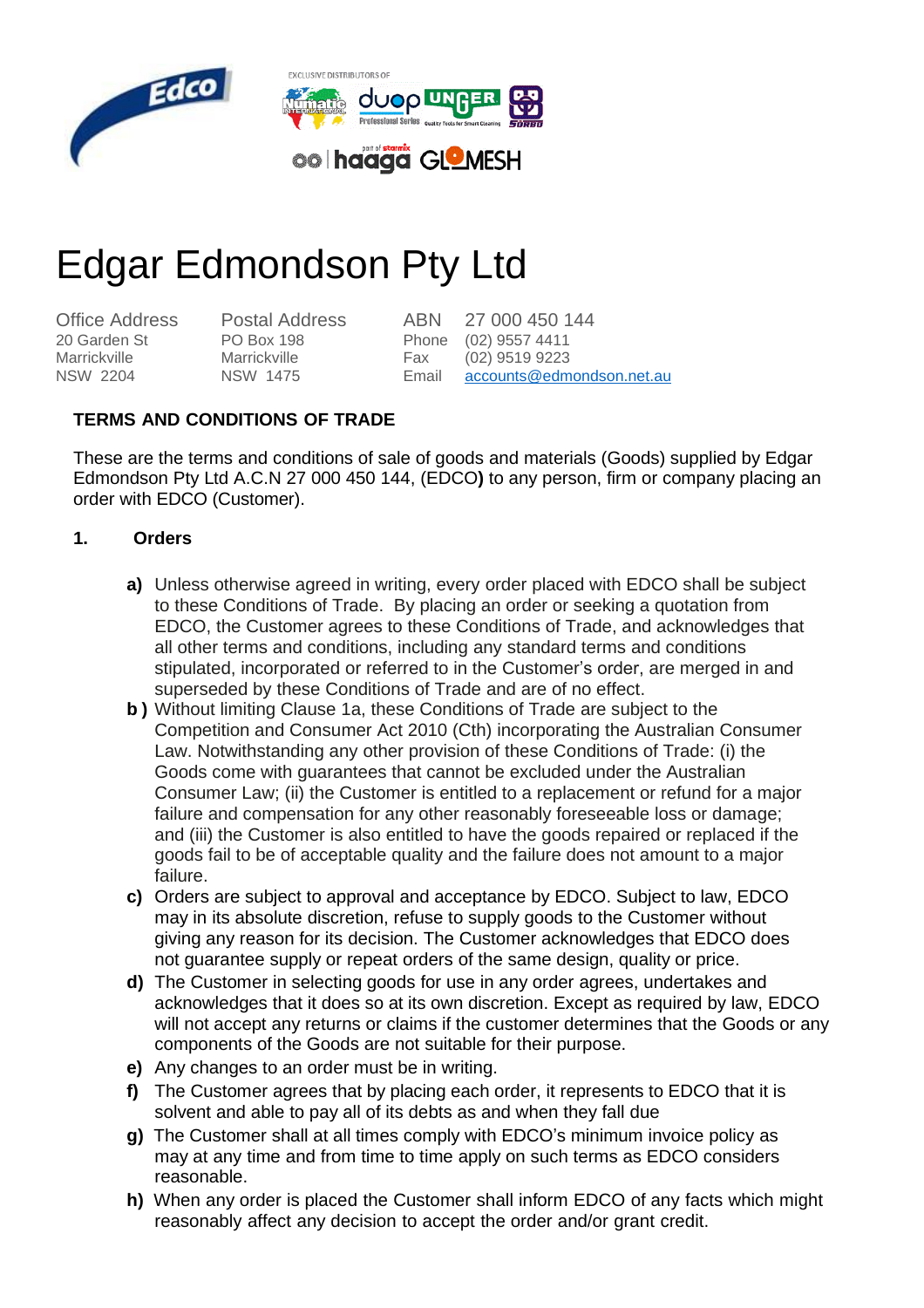- **i)** EDCO may increase the current price of the Goods from time to time at its own discretion with prior notice, it being acknowledged that this will not affect then-current orders.
- **j)** The Customer accepts the Goods and the Goods are at the Customer's risk immediately upon leaving EDCO premises, whether the Goods are delivered by EDCO or by someone other than EDCO or contracted by the Customer. If the Customer wishes to insure against loss or damage to the Goods after they have left EDCO's premises, it shall be the Customer's responsibility to do so.

### **2. Property:**

- **a)** Title to the Goods will pass to the Customer upon the later of receipt of the Goods by a duly authorised officer of the Customer into the Customer's nominated warehouse and the Customer's payment to EDCO of the full purchase price for the Goods.
- **b)** The Customer acknowledges that:
	- i) EDCO's supply and retention of title in the Goods pursuant to these Conditions of Trade give rise to a Security Interest in favour of EDCO being a Purchase Money Security Interest; and
	- ii) EDCO's rights and interest in Proceeds from the Goods constitute a Security Interest in such Proceeds.
- **c)** EDCO may register any Security Interest granted or arising under or in respect of these Conditions of Trade on the PPS Register in any manner the EDCO chooses. The Customer must as soon as reasonably practicable provide EDCO with any information it requires for the purposes of effecting such registration.
- **d)** EDCO is not required to give any notice under the PPSA to the Customer or any other person, and the Customer waives the right to receive any such notice (including a notice of verification statement) unless the notice is required by the PPSA and that obligation cannot be excluded.
- **e)** The Customer must take such steps as EDCO reasonably requires to perfect or otherwise ensure the enforceability and first ranking priority of any Security Interest in EDCO's favour granted or arising under or in respect of these Conditions of Trade, including (without limitation) by:
	- i) obtaining and giving consents;
	- ii) producing and providing receipts;
	- iii) attending to the signing of documents or procuring the signing of documents;
	- iv) facilitating the registration of any Security Interest on the PPS Register;
	- v) facilitating the giving of notice to any person, including any person who also has, or appears to have, a Security Interest over any Relevant Collateral; and
	- vi) facilitating the exercise of EDCO's rights in enforcing any Security Interest.
- **f)** For the purposes of section 115 of the PPSA, sections 95, 121(4), 125, 129(2), 129(3), 130 (to the extent that it requires EDCO to give any notice to the Customer), 132(3)(d), 132(4), 135, 142 and 143 of the PPSA will not apply in relation to any Relevant Collateral.
- **g)** Each party agrees not to disclose:
	- i) information about the Conditions of Trade;
	- ii) information about the obligations secured by any Security Interest under or in respect of these Conditions of Trade or the terms of payment or performance in respect of any obligation under these Conditions of Trade at any particular time; and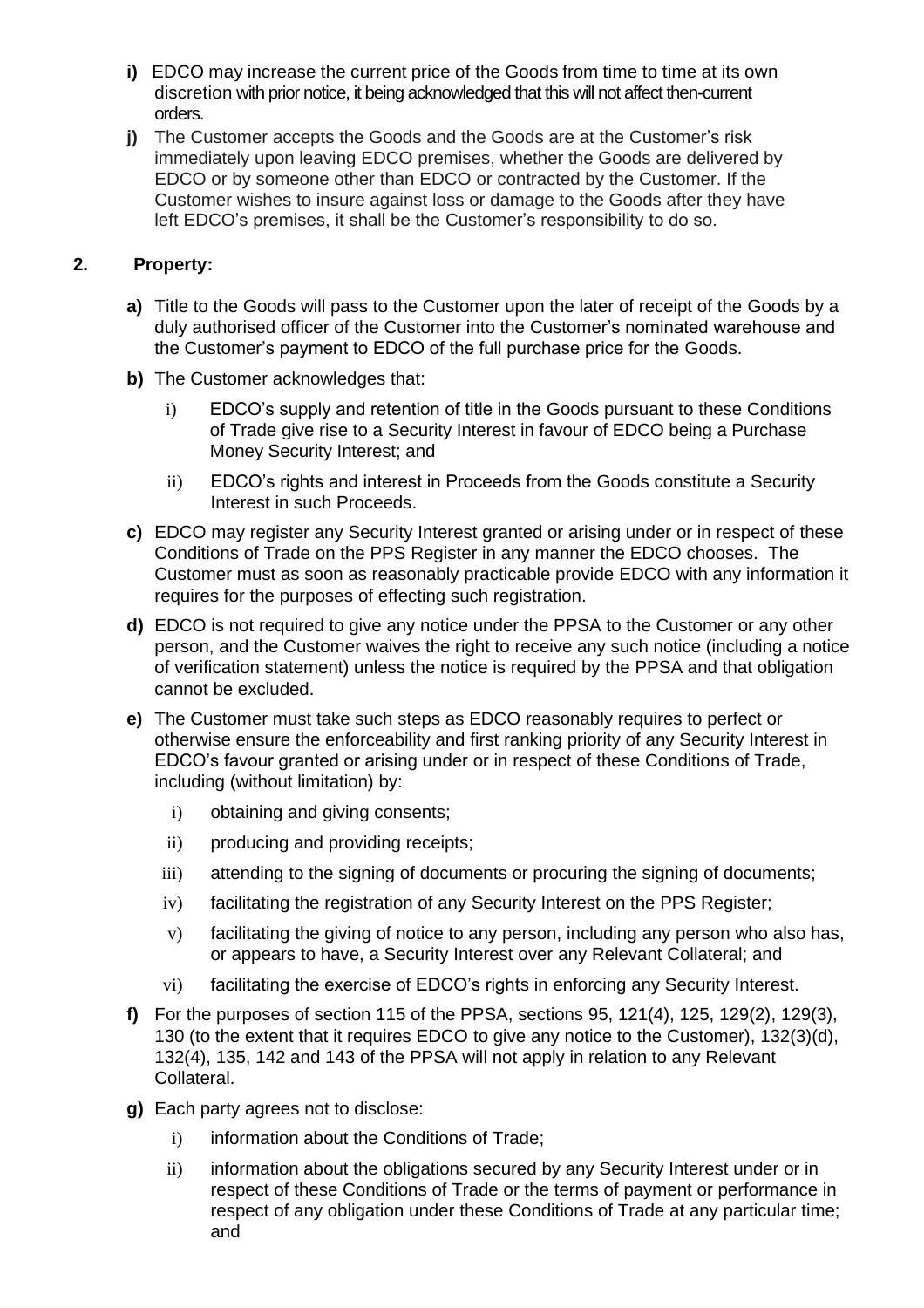- iii) without limitation to the above, any information of the kind described in section 275(1) of the PPSA, except:
- iv) to the Customer's or EDCO's officers, employees, legal and other advisers and auditors;
- v) with the consent of the other party; or
- vi) if the disclosure is necessary to comply with any applicable law, the rules of any securities or stock exchange or an order of a court or tribunal and the other party is given prior notice of the disclosure.
- **h)** The Customer agrees not to authorise the disclosure of any information as contemplated by section 275(7)(c) of the PPSA except in accordance with these Conditions of Trade or with EDCO's consent.
- **i)** The Customer must not register a Financing Change Statement or make a demand to alter any registration in respect of Relevant Collateral under section 178 of the PPSA without EDCO's prior written consent.
- **j)** The Customer must give EDCO not less than 14 days' written notice of any proposed change in the Customer's name and/or any other changes in the Customer's details.
- **k)** The Customer grants permission to EDCO to enter any property to recover any Goods or Relevant Collateral;
- **l)** The Customer agrees that a certificate purporting to be signed by an officer of EDCO identifying Goods as unpaid shall be conclusive evidence that Goods have not been paid for and of EDCO's title to those Goods;
- **m)** The Customer will be responsible for payment of any fees (and any other costs) that EDCO incurs in relation to investigating, perfecting or registering its security interest in the goods, and those fees and costs may be added as a charge on invoices by EDCO to the Customer.
- **n)** Goods shall be deemed to be dealt with by the Customer on a "first in first out" basis at all times.
- **o)** In these Conditions of Trade:
	- i) each of "**Collateral**", "**Financing Change Statement**", "**Proceeds**", "**Purchase Money Security Interest**" and "**Security Interest**" has the meaning given in the PPSA;
	- ii) "**PPS Register**" means the Personal Property Securities Register established under the PPSA;
	- iii) "**PPSA**" means the Personal Property Securities Act 2009 (Cth); and
	- iv) "**Relevant Collateral**" means Collateral which is the subject of a Security Interest granted or arising under or in respect of these Conditions of Trade.

#### **3. Payments**

- **a)** Payment in full must be made by Customer for all goods supplied to the Customer within trading terms after the end of the month in which the goods are invoiced, as set out on the invoice.
- **b)** If the Customer fails to pay for goods supplied by the due date EDCO may recover from the Customer the price of those goods as a liquidated sum.
- **c)** EDCO may allocate a credit limit to the Customer's account at any time. This limit will be advised in writing to the Customer and may be reduced by EDCO at any time. Any credit provided in excess of the credit limit shall be repayable on demand.
- **d)** EDCO, at its discretion, may suspend supplies of goods to Customers who are in default or have failed to make any payment in accordance with clause 3(a) until full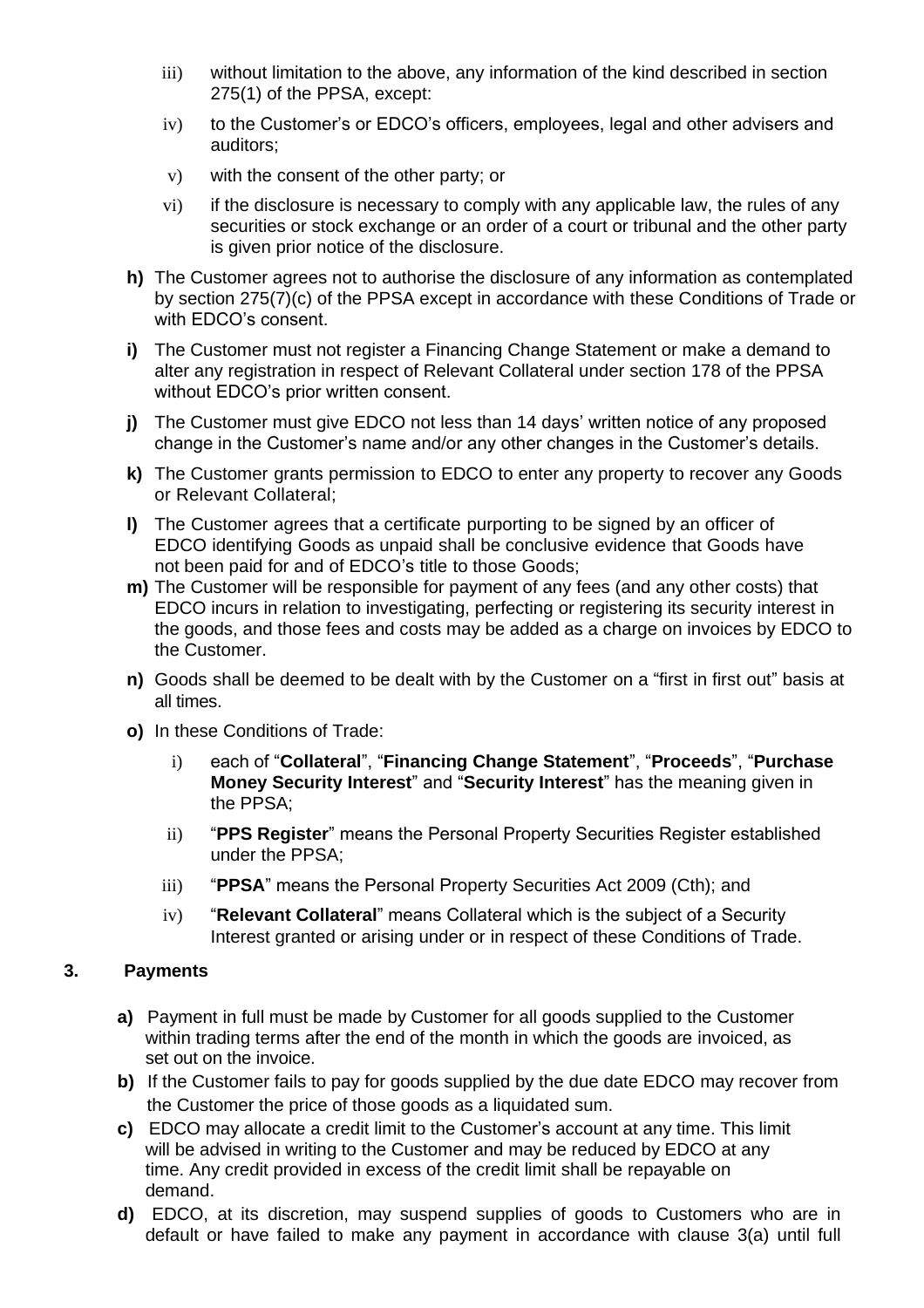payment of all amounts due has been received.

- **e)** EDCO will claim from the Customer all costs, expenses and charges incurred relating to any action taken by EDCO to recover goods or monies due from the Customer, including but not limited to, any collection agent costs or legal costs.
- **f)** Payment is only received by EDCO when it receives a cheque or when the proceeds of other methods of payment are credited and all payments are cleared to EDCO's bank account.
- **4. Limitation of Liability:** The Customer agrees that to the fullest extent legally permissible and except as otherwise provided under applicable laws (including statutory guarantees set out above):
	- **a)** The liability of EDCO arising under or in connection with these Conditions of Trade (whether in contract, tort (including negligence), statute, equity or otherwise) is limited to the cost of replacement of Goods or of acquiring equivalent products;
	- **b)** EDCO shall not be liable for any damages for personal injury, any damage to property and/or any contingent, consequential, direct, indirect, special or punitive damages whether due to negligence or otherwise;
	- **c)** Other than any statutory guarantees that cannot be excluded by law, no other term, condition, agreement, warranty, representation and/or understanding whether express or implied, is in any way extending to, otherwise relating to or binding upon EDCO, other than as set out in these Conditions of Trade, is made or given by or on behalf of EDCO;
	- **d)** Any and all statements made by EDCO as to the weight, length, quantity, dimensions or performance characteristics of the Goods are approximate and should be construed as such by the Customer; and
	- **e)** Unless agreed to the contrary in writing, EDCO reserves the right to supply an alternative brand or substitute Goods.
- **5. Exclusions:** The Customer agrees that:
	- **a)** No dealing between EDCO and the Customer shall be or be deemed to be a sale by sample;
	- **b)** The Customer shall rely on its own knowledge and expertise in selecting Goods for any purpose and any advice or assistance given by or on behalf of EDCO shall be accepted at the Customer's risk and shall not be deemed to have been given as an expert or adviser nor to have been relied upon;
	- **c)** Goods are sold subject to each and every manufacturer's trading terms and conditions and are protected by each and every manufacturer's warranty and EDCO shall not be liable to the extent that any manufacturer is liable under a manufacturer's warranty unless otherwise required by law; and
	- **d)** EDCO shall not be liable nor responsible for any failure to comply with any requirements of the Customer or any other person (whether relating to manufacture, design, fabrication, installation and/or any other particular intended use of any Goods and/or otherwise) which are not precisely and accurately communicated in writing directly to the appropriate personnel at EDCO prior to the entry by EDCO into any relevant sale contract.

# **6. Cancellations and Returns:** The Customer agrees that:

- **a)** The Customer shall at no time cancel the whole or part of any order placed without EDCO's prior approval, EDCO may invoice the Customer for any costs incurred by EDCO in relation to the order and its cancellation, including the cost of any materials, labour or transport;
- **b)** Subject to paragraph (c) below, EDCO, in its absolute discretion, may accept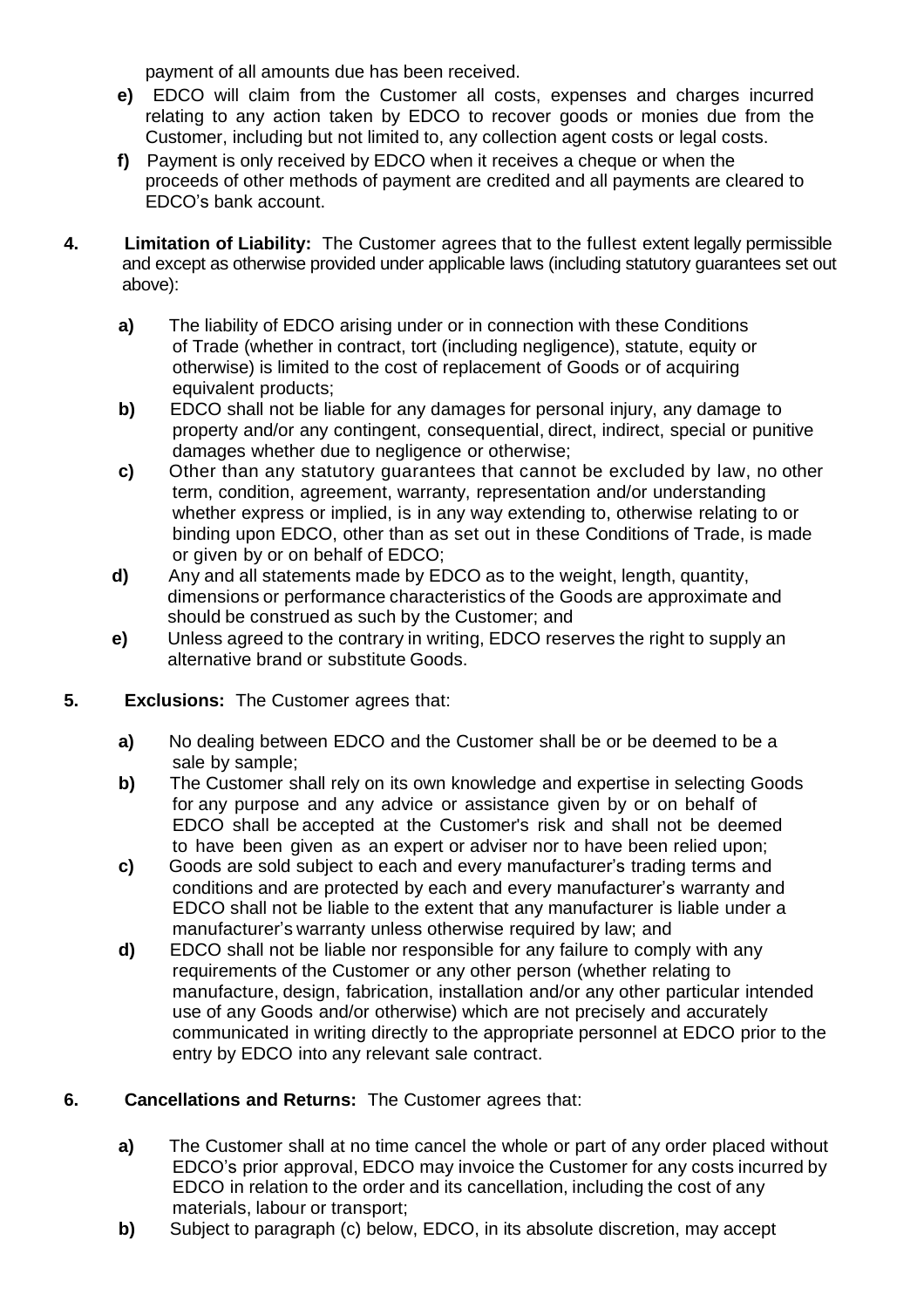returned goods from the Customer. Goods returned will be subject to a re-stocking charge equivalent to 20% of the gross invoice value of the returned goods. A \$55 (GST Inclusive) minimum charge applies to re-stocking charges;

- **c)** Where goods have been returned as a result of EDCO's error, including a defect in the Goods – no re-stocking fee will apply;
- **e)** Notwithstanding any other provisions of these Conditions of Trade, when returning any Goods, the Customer must provide EDCO with an original invoice as proof of purchase; and
- **f)** Notwithstanding any other provisions of these Conditions of Trade the Customer shall not return any Goods which have been custom made, custom cut, custom processed or custom acquired, other than where the Goods do not comply with any statutory guarantees that cannot be excluded by law.

#### **7. Delivery:**

- **a)** EDCO accepts no responsibility or duty to deliver but may elect to arrange delivery at its discretion and subject to applicable statutory guarantees, without liability and at the Customer's cost and risk in all things, including late delivery or failure to deliver;
- **b)** Goods shall be deemed to be delivered as soon as they are ready for delivery at which time risk shall be deemed to have passed to the Customer; and
- **c)** EDCO may charge for delivery to cover EDCO's reasonable expenses.
- **8. Entire Agreement**: These Conditions of Trade constitute the entire agreement between the parties in connection with their subject matter and supersedes all previous agreements or understandings between the parties in connection with the relevant subject matter. No oral explanation or information provided by any party to another affects the meaning or interpretation of these Conditions of Trade or constitutes any collateral agreement, warranty or understanding between any of the parties.
- **9. Recovery Costs:** The Customer shall pay all costs and expenses (including legal costs on an indemnity basis) reasonably incurred by EDCO and/or its agents in respect of enforcing its rights under these Conditions of Trade whether relating to any debt, possession of the Relevant Collateral and/or otherwise.
- **10. Customer Restructure:** The Customer shall notify EDCO in writing of any change in its structure and/or management including any change in director, shareholder and/or management and any change in partnership or trusteeship prior to any such change.
- **11. Jurisdiction:** These Conditions of Trade are governed by and are to be construed in accordance with the laws applicable in New South Wales, and each party irrevocably and unconditionally submits to the non‑exclusive jurisdiction of the courts exercising jurisdiction in New South Wales and any courts which have jurisdiction to hear appeals from any of those courts and waives any right to object to any proceedings being brought in those courts.
- **12. Forward Orders:** The Customer agrees:
	- **a)** To pay for so much of any forward order as is from time to time invoiced by EDCO;
	- **b)** That no delay or failure to fulfil any part of such order shall entitle any cancellation or variation of any order or delay or reduce any payment; and
	- **c)** To pay any demurrage and/or other costs and expenses of EDCO in handling and/or holding Goods once ready for delivery.
- **13. Force Majeure:** EDCO shall not be or be deemed to be in default or breach of any contract as a result of Force Majeure. Force Majeure shall include any circumstance beyond the reasonable control of EDCO including strikes and lockouts.
- **14. Power of Attorney:** For the purpose of giving effect to the Customer's obligations